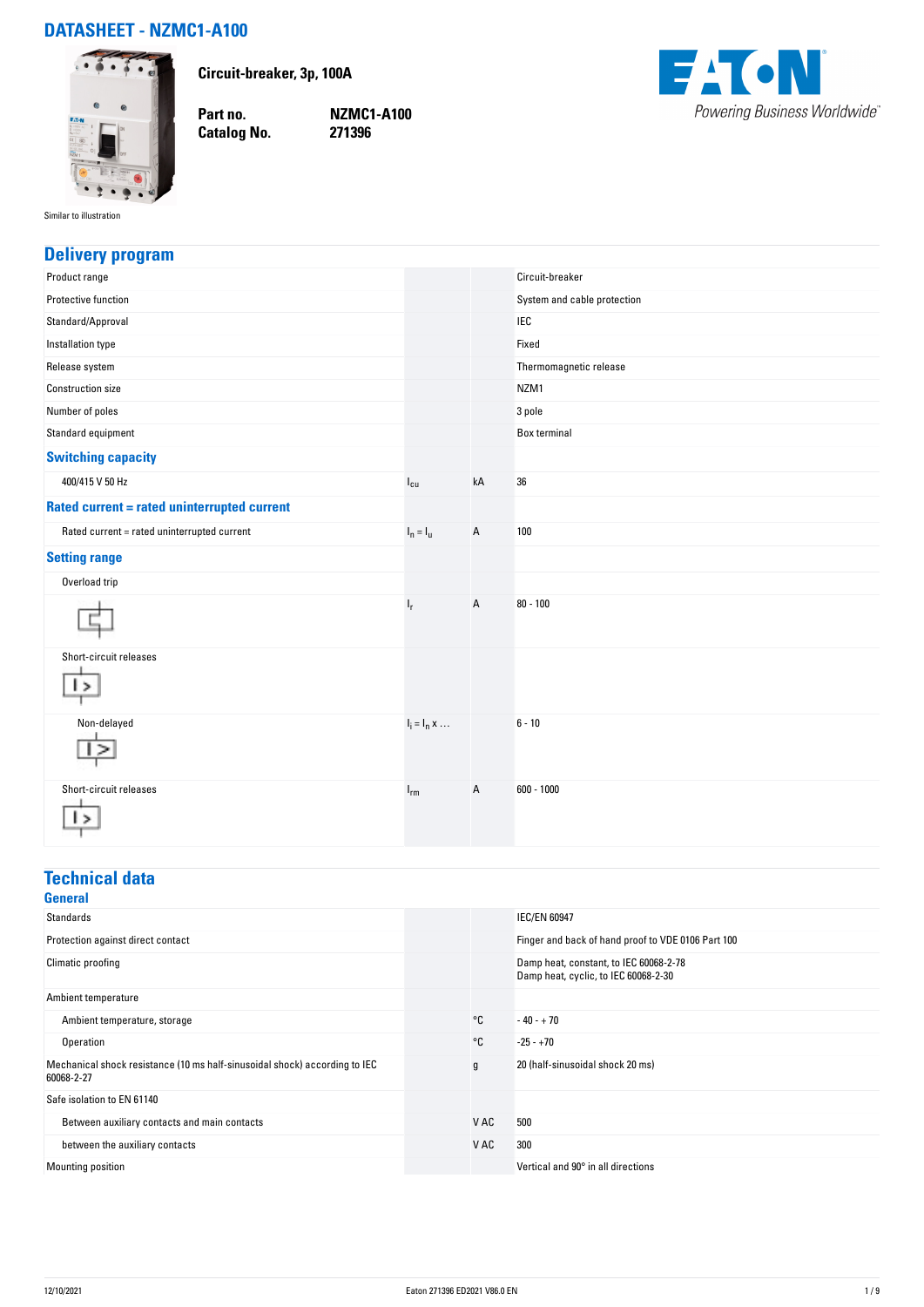|                                                                             |                           |          | $.90^\circ$<br>Dг                                                        | With XFI earth-fault release:<br>- NZM1, N1, NZM2, N2: vertical and<br>90° in all directions<br>with plug-in unit<br>- NZM1, N1, NZM2, N2: vertical, 90°<br>right/left<br>with withdrawable unit:<br>- NZM3, N3: vertical, 90° right/left<br>- NZM4, N4: vertical<br>with remote operator:<br>- NZM2, N(S)2, NZM3, N(S)3,<br>NZM4, N(S)4: vertical and 90° in all<br>directions |
|-----------------------------------------------------------------------------|---------------------------|----------|--------------------------------------------------------------------------|---------------------------------------------------------------------------------------------------------------------------------------------------------------------------------------------------------------------------------------------------------------------------------------------------------------------------------------------------------------------------------|
| Direction of incoming supply                                                |                           |          | as required                                                              |                                                                                                                                                                                                                                                                                                                                                                                 |
| Degree of protection                                                        |                           |          |                                                                          |                                                                                                                                                                                                                                                                                                                                                                                 |
| Device                                                                      |                           |          | In the operating controls area: IP20 (basic degree of protection)        |                                                                                                                                                                                                                                                                                                                                                                                 |
| Enclosures                                                                  |                           |          | With insulating surround: IP40<br>With door coupling rotary handle: IP66 |                                                                                                                                                                                                                                                                                                                                                                                 |
| Terminations                                                                |                           |          | Tunnel terminal: IP10<br>Phase isolator and strip terminal: IP00         |                                                                                                                                                                                                                                                                                                                                                                                 |
| Other technical data (sheet catalogue)                                      |                           |          | Temperature dependency, Derating                                         |                                                                                                                                                                                                                                                                                                                                                                                 |
| <b>Circuit-breakers</b>                                                     |                           |          |                                                                          |                                                                                                                                                                                                                                                                                                                                                                                 |
| Rated current = rated uninterrupted current                                 | $I_n = I_u$               | А        | 100                                                                      |                                                                                                                                                                                                                                                                                                                                                                                 |
| Rated surge voltage invariability                                           | $U_{imp}$                 |          |                                                                          |                                                                                                                                                                                                                                                                                                                                                                                 |
| Main contacts                                                               |                           | V        | 6000                                                                     |                                                                                                                                                                                                                                                                                                                                                                                 |
| <b>Auxiliary contacts</b>                                                   |                           | V        | 6000                                                                     |                                                                                                                                                                                                                                                                                                                                                                                 |
| Rated operational voltage                                                   | $\mathsf{U}_{\mathrm{e}}$ | V AC     | 690                                                                      |                                                                                                                                                                                                                                                                                                                                                                                 |
| Overvoltage category/pollution degree                                       |                           |          | III/3                                                                    |                                                                                                                                                                                                                                                                                                                                                                                 |
| Rated insulation voltage                                                    | $U_i$                     | V        | 690                                                                      |                                                                                                                                                                                                                                                                                                                                                                                 |
| Use in unearthed supply systems                                             |                           | V        | $≤ 690$                                                                  |                                                                                                                                                                                                                                                                                                                                                                                 |
| <b>Switching capacity</b><br>Rated short-circuit making capacity            | $I_{cm}$                  |          |                                                                          |                                                                                                                                                                                                                                                                                                                                                                                 |
| 240 V                                                                       | $I_{cm}$                  | kA       | 121                                                                      |                                                                                                                                                                                                                                                                                                                                                                                 |
| 400/415 V                                                                   |                           | kA       | 76                                                                       |                                                                                                                                                                                                                                                                                                                                                                                 |
| 440 V 50/60 Hz                                                              | $I_{cm}$                  | kA       | 63                                                                       |                                                                                                                                                                                                                                                                                                                                                                                 |
| 525 V 50/60 Hz                                                              | $I_{cm}$                  |          | 24                                                                       |                                                                                                                                                                                                                                                                                                                                                                                 |
|                                                                             | $I_{cm}$                  | kA       |                                                                          |                                                                                                                                                                                                                                                                                                                                                                                 |
| 690 V 50/60 H<br>Rated short-circuit breaking capacity I <sub>cn</sub>      | Ic                        | kA       | 14                                                                       |                                                                                                                                                                                                                                                                                                                                                                                 |
|                                                                             | $I_{cn}$                  |          |                                                                          |                                                                                                                                                                                                                                                                                                                                                                                 |
| Icu to IEC/EN 60947 test cycle 0-t-CO<br>240 V 50/60 Hz                     | Icu                       | kA<br>kA | 55                                                                       |                                                                                                                                                                                                                                                                                                                                                                                 |
|                                                                             | $I_{cu}$                  |          |                                                                          |                                                                                                                                                                                                                                                                                                                                                                                 |
| 400/415 V 50/60 Hz                                                          | $I_{cu}$                  | kA       | 36                                                                       |                                                                                                                                                                                                                                                                                                                                                                                 |
| 440 V 50/60 Hz                                                              | $I_{cu}$                  | kA       | 30                                                                       |                                                                                                                                                                                                                                                                                                                                                                                 |
| 525 V 50/60 Hz                                                              | $I_{cu}$                  | kA       | 12                                                                       |                                                                                                                                                                                                                                                                                                                                                                                 |
| 690 V 50/60 Hz                                                              | $I_{cu}$                  | kA       | 8                                                                        |                                                                                                                                                                                                                                                                                                                                                                                 |
| Ics to IEC/EN 60947 test cycle 0-t-C0-t-C0                                  | Ics                       | kA       |                                                                          |                                                                                                                                                                                                                                                                                                                                                                                 |
| 240 V 50/60 Hz                                                              | $I_{cs}$                  | kA       | 55                                                                       |                                                                                                                                                                                                                                                                                                                                                                                 |
| 400/415 V 50/60 Hz                                                          | $I_{cs}$                  | kA       | 36                                                                       |                                                                                                                                                                                                                                                                                                                                                                                 |
| 440 V 50/60 Hz                                                              | $I_{cs}$                  | kA       | 22.5                                                                     |                                                                                                                                                                                                                                                                                                                                                                                 |
| 525 V 50/60 Hz                                                              | $I_{cs}$                  | kA       | 6                                                                        |                                                                                                                                                                                                                                                                                                                                                                                 |
| 690 V 50/60 Hz                                                              | $I_{cs}$                  | kA       | 6                                                                        |                                                                                                                                                                                                                                                                                                                                                                                 |
|                                                                             |                           |          | location exceed the switching capacity of the circuit-breaker.           | Maximum back-up fuse, if the expected short-circuit currents at the installation                                                                                                                                                                                                                                                                                                |
| Utilization category to IEC/EN 60947-2                                      |                           |          | А                                                                        |                                                                                                                                                                                                                                                                                                                                                                                 |
| Lifespan, mechanical(of which max. 50 % trip by shunt/undervoltage release) | <b>Operations</b>         |          | 20000                                                                    |                                                                                                                                                                                                                                                                                                                                                                                 |
| Lifespan, electrical                                                        |                           |          |                                                                          |                                                                                                                                                                                                                                                                                                                                                                                 |
| $AC-1$                                                                      |                           |          |                                                                          |                                                                                                                                                                                                                                                                                                                                                                                 |
| 400 V 50/60 Hz                                                              | <b>Operations</b>         |          | 10000                                                                    |                                                                                                                                                                                                                                                                                                                                                                                 |
| 415 V 50/60 Hz                                                              | <b>Operations</b>         |          | 10000                                                                    |                                                                                                                                                                                                                                                                                                                                                                                 |
| 690 V 50/60 Hz                                                              | <b>Operations</b>         |          | 5000                                                                     |                                                                                                                                                                                                                                                                                                                                                                                 |
| Max. operating frequency                                                    |                           | Ops/h    | 120                                                                      |                                                                                                                                                                                                                                                                                                                                                                                 |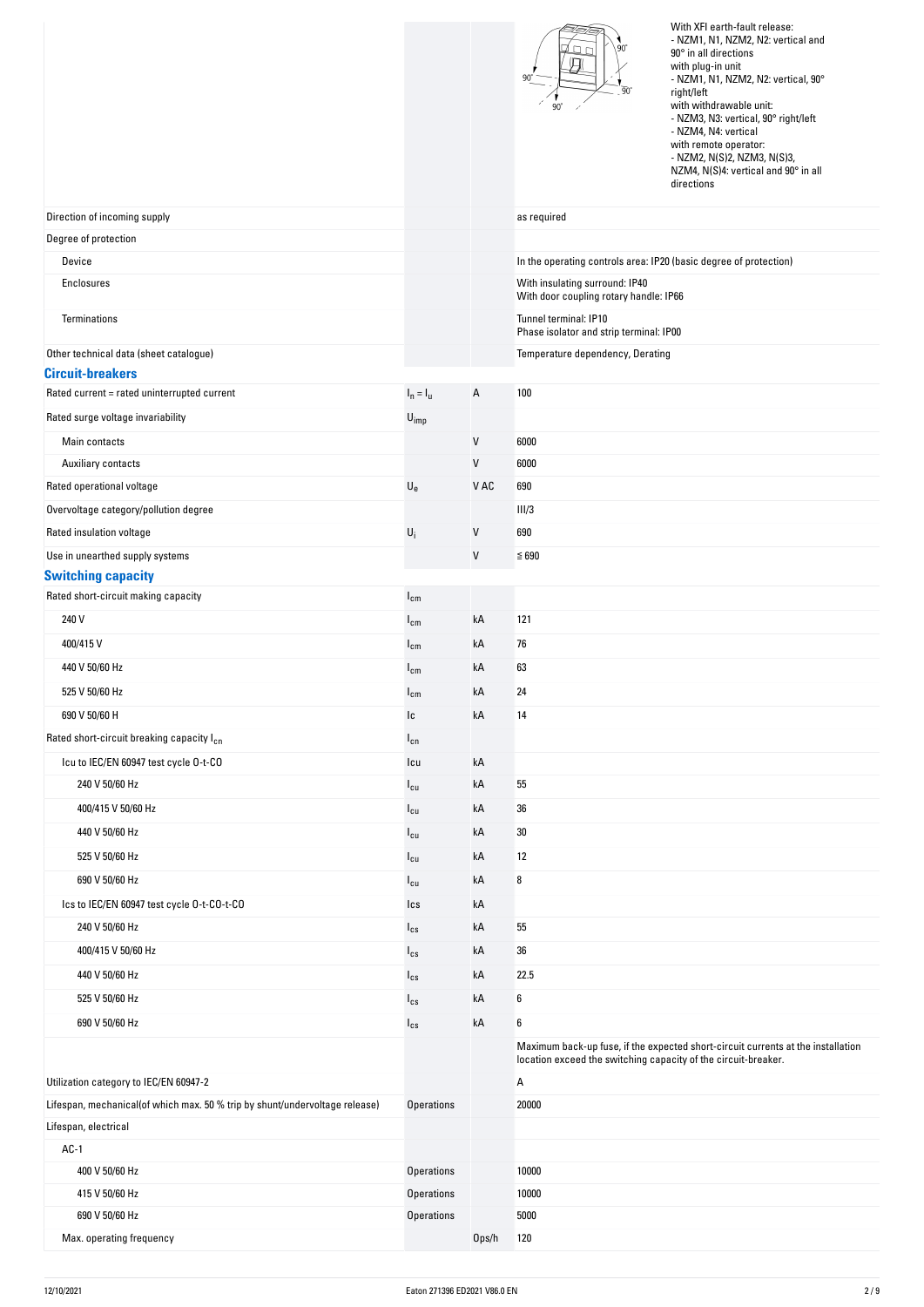| Total break time at short-circuit                         |      | ms              | < 10                                                                                |
|-----------------------------------------------------------|------|-----------------|-------------------------------------------------------------------------------------|
| <b>Terminal capacity</b>                                  |      |                 |                                                                                     |
| Standard equipment                                        |      |                 | Box terminal                                                                        |
| Optional accessories                                      |      |                 | Screw connection<br>Tunnel terminal<br>connection on rear                           |
| Round copper conductor                                    |      |                 |                                                                                     |
| Box terminal                                              |      |                 |                                                                                     |
| Solid                                                     |      | mm <sup>2</sup> | $1 \times (10 - 16)$<br>$2 \times (6 - 16)$                                         |
| Stranded                                                  |      | mm <sup>2</sup> | $1 \times (10 - 70)^{3}$<br>$2 \times (6-25)$                                       |
|                                                           |      |                 | $3)$ Up to 95 mm <sup>2</sup> can be connected depending on the cable manufacturer. |
| Tunnel terminal                                           |      |                 |                                                                                     |
| Solid                                                     |      | mm <sup>2</sup> | $1 \times 16$                                                                       |
| Stranded                                                  |      |                 |                                                                                     |
| 1-hole                                                    |      | mm <sup>2</sup> | $1 \times (25 - 95)$                                                                |
| Bolt terminal and rear-side connection                    |      |                 |                                                                                     |
| Direct on the switch                                      |      |                 |                                                                                     |
| Solid                                                     |      | mm <sup>2</sup> | $1 \times (10 - 16)$<br>$2 \times (6 - 16)$                                         |
| Stranded                                                  |      | mm <sup>2</sup> | $1 \times (10 - 70)^{3}$<br>$2 \times 25$                                           |
|                                                           |      |                 | $3)$ Up to 95 mm <sup>2</sup> can be connected depending on the cable manufacturer. |
| Al circular conductor                                     |      |                 |                                                                                     |
| Tunnel terminal                                           |      |                 |                                                                                     |
| Solid                                                     |      | mm <sup>2</sup> | $1 \times 16$                                                                       |
| Stranded                                                  |      |                 |                                                                                     |
| Stranded                                                  |      | mm <sup>2</sup> | $1 \times (25 - 95)$                                                                |
| Bolt terminal and rear-side connection                    |      |                 |                                                                                     |
| Direct on the switch                                      |      |                 |                                                                                     |
| Solid                                                     |      | mm <sup>2</sup> | $1 \times (10 - 16)$<br>$2 \times (10 - 16)$                                        |
| Stranded                                                  |      | mm <sup>2</sup> | $1 \times (25 - 35)$<br>$2 \times (25 - 35)$                                        |
| Cu strip (number of segments x width x segment thickness) |      |                 |                                                                                     |
| Box terminal                                              |      |                 |                                                                                     |
|                                                           | min. | mm              | $2 \times 9 \times 0.8$                                                             |
|                                                           | max. | mm              | $9 \times 9 \times 0.8$                                                             |
| Copper busbar (width x thickness)                         | mm   |                 |                                                                                     |
| Bolt terminal and rear-side connection                    |      |                 |                                                                                     |
| Screw connection                                          |      |                 | M <sub>6</sub>                                                                      |
| Direct on the switch                                      |      |                 |                                                                                     |
|                                                           | min. | mm              | $12 \times 5$                                                                       |
|                                                           | max. | mm              | $16 \times 5$                                                                       |
| <b>Control cables</b>                                     |      |                 |                                                                                     |
|                                                           |      | mm <sup>2</sup> | $1 \times (0.75 - 2.5)$<br>$2 \times (0.75 - 1.5)$                                  |

# **Design verification as per IEC/EN 61439**

| Technical data for design verification                   |                  |    |                                            |
|----------------------------------------------------------|------------------|----|--------------------------------------------|
| Rated operational current for specified heat dissipation | I <sub>n</sub>   | A  | 100                                        |
| Equipment heat dissipation, current-dependent            | $P_{\text{vid}}$ | W  | 21.9                                       |
| Operating ambient temperature min.                       |                  | °C | $-25$                                      |
| Operating ambient temperature max.                       |                  | °C | 70                                         |
| IEC/EN 61439 design verification                         |                  |    |                                            |
| 10.2 Strength of materials and parts                     |                  |    |                                            |
| 10.2.2 Corrosion resistance                              |                  |    | Meets the product standard's requirements. |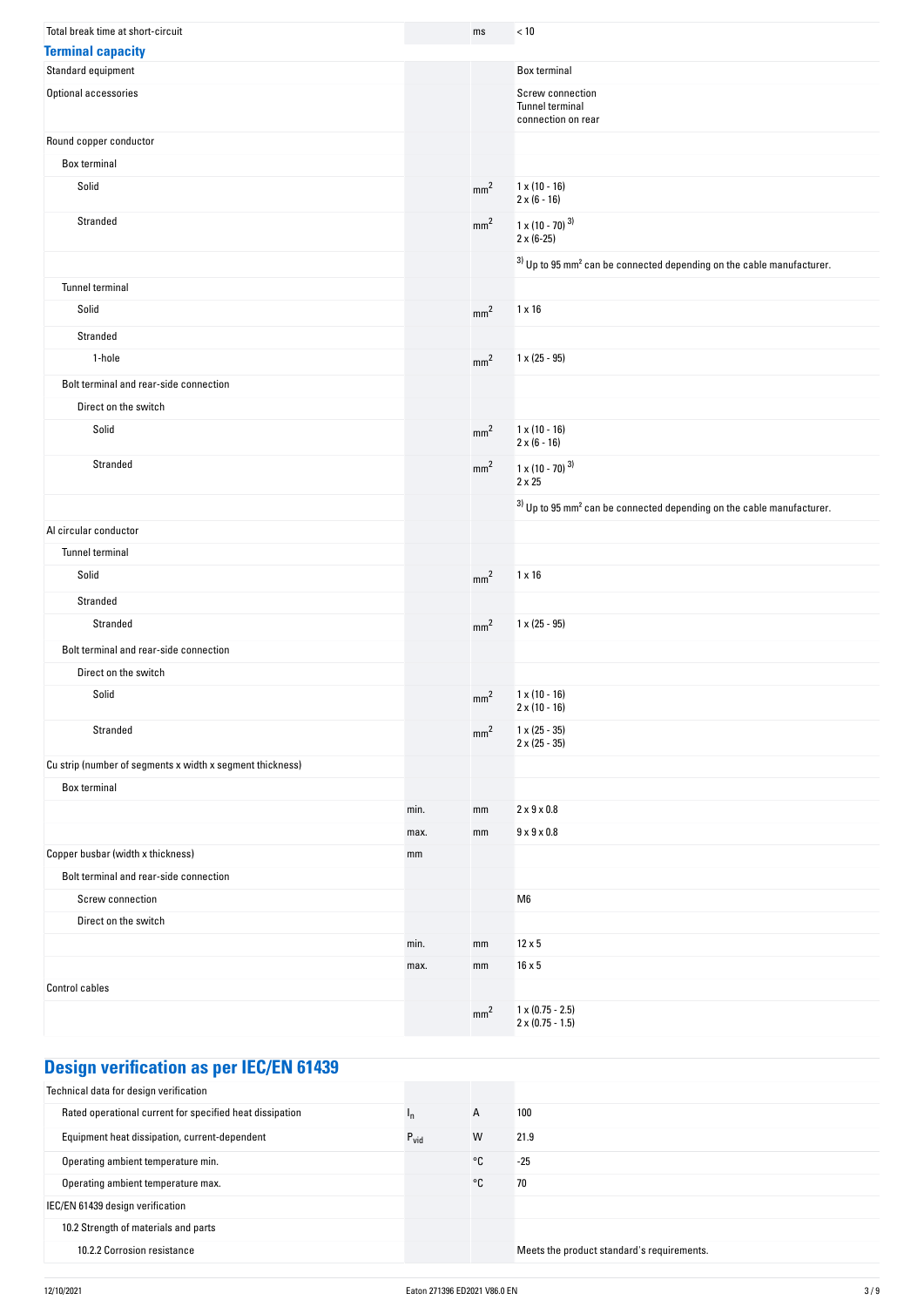| 10.2.3.1 Verification of thermal stability of enclosures                                                                  | Meets the product standard's requirements.                                                                                          |
|---------------------------------------------------------------------------------------------------------------------------|-------------------------------------------------------------------------------------------------------------------------------------|
| 10.2.3.2 Verification of resistance of insulating materials to normal heat                                                | Meets the product standard's requirements.                                                                                          |
| 10.2.3.3 Verification of resistance of insulating materials to abnormal heat<br>and fire due to internal electric effects | Meets the product standard's requirements.                                                                                          |
| 10.2.4 Resistance to ultra-violet (UV) radiation                                                                          | Meets the product standard's requirements.                                                                                          |
| 10.2.5 Lifting                                                                                                            | Does not apply, since the entire switchgear needs to be evaluated.                                                                  |
| 10.2.6 Mechanical impact                                                                                                  | Does not apply, since the entire switchgear needs to be evaluated.                                                                  |
| 10.2.7 Inscriptions                                                                                                       | Meets the product standard's requirements.                                                                                          |
| 10.3 Degree of protection of ASSEMBLIES                                                                                   | Does not apply, since the entire switchgear needs to be evaluated.                                                                  |
| 10.4 Clearances and creepage distances                                                                                    | Meets the product standard's requirements.                                                                                          |
| 10.5 Protection against electric shock                                                                                    | Does not apply, since the entire switchgear needs to be evaluated.                                                                  |
| 10.6 Incorporation of switching devices and components                                                                    | Does not apply, since the entire switchgear needs to be evaluated.                                                                  |
| 10.7 Internal electrical circuits and connections                                                                         | Is the panel builder's responsibility.                                                                                              |
| 10.8 Connections for external conductors                                                                                  | Is the panel builder's responsibility.                                                                                              |
| 10.9 Insulation properties                                                                                                |                                                                                                                                     |
| 10.9.2 Power-frequency electric strength                                                                                  | Is the panel builder's responsibility.                                                                                              |
| 10.9.3 Impulse withstand voltage                                                                                          | Is the panel builder's responsibility.                                                                                              |
| 10.9.4 Testing of enclosures made of insulating material                                                                  | Is the panel builder's responsibility.                                                                                              |
| 10.10 Temperature rise                                                                                                    | The panel builder is responsible for the temperature rise calculation. Eaton will<br>provide heat dissipation data for the devices. |
| 10.11 Short-circuit rating                                                                                                | Is the panel builder's responsibility. The specifications for the switchgear must be<br>observed.                                   |
| 10.12 Electromagnetic compatibility                                                                                       | Is the panel builder's responsibility. The specifications for the switchgear must be<br>observed.                                   |
| 10.13 Mechanical function                                                                                                 | The device meets the requirements, provided the information in the instruction<br>leaflet (IL) is observed.                         |

### **Technical data ETIM 7.0**

Low-voltage industrial components (EG000017) / Power circuit-breaker for trafo/generator/installation protection (EC000228)

Electric engineering, automation, process control engineering / Low-voltage switch technology / Circuit breaker (LV < 1 kV) / Circuit breaker for power transformer, generator and system protection (ecl@ss10.0.1-27-37-04-09 [AJZ716013])

| Rated permanent current lu                                | A  | 100                                      |
|-----------------------------------------------------------|----|------------------------------------------|
| Rated voltage                                             | V  | 690 - 690                                |
| Rated short-circuit breaking capacity Icu at 400 V, 50 Hz | kA | 36                                       |
| Overload release current setting                          | А  | $80 - 100$                               |
| Adjustment range short-term delayed short-circuit release | А  | $0 - 0$                                  |
| Adjustment range undelayed short-circuit release          | А  | $600 - 1000$                             |
| Integrated earth fault protection                         |    | No                                       |
| Type of electrical connection of main circuit             |    | Frame clamp                              |
| Device construction                                       |    | Built-in device fixed built-in technique |
| Suitable for DIN rail (top hat rail) mounting             |    | No                                       |
| DIN rail (top hat rail) mounting optional                 |    | Yes                                      |
| Number of auxiliary contacts as normally closed contact   |    | 0                                        |
| Number of auxiliary contacts as normally open contact     |    | 0                                        |
| Number of auxiliary contacts as change-over contact       |    | 0                                        |
| With switched-off indicator                               |    | No                                       |
| With under voltage release                                |    | No                                       |
| Number of poles                                           |    | 3                                        |
| Position of connection for main current circuit           |    | Front side                               |
| Type of control element                                   |    | Rocker lever                             |
| Complete device with protection unit                      |    | Yes                                      |
| Motor drive integrated                                    |    | No                                       |
| Motor drive optional                                      |    | No                                       |
| Degree of protection (IP)                                 |    | <b>IP20</b>                              |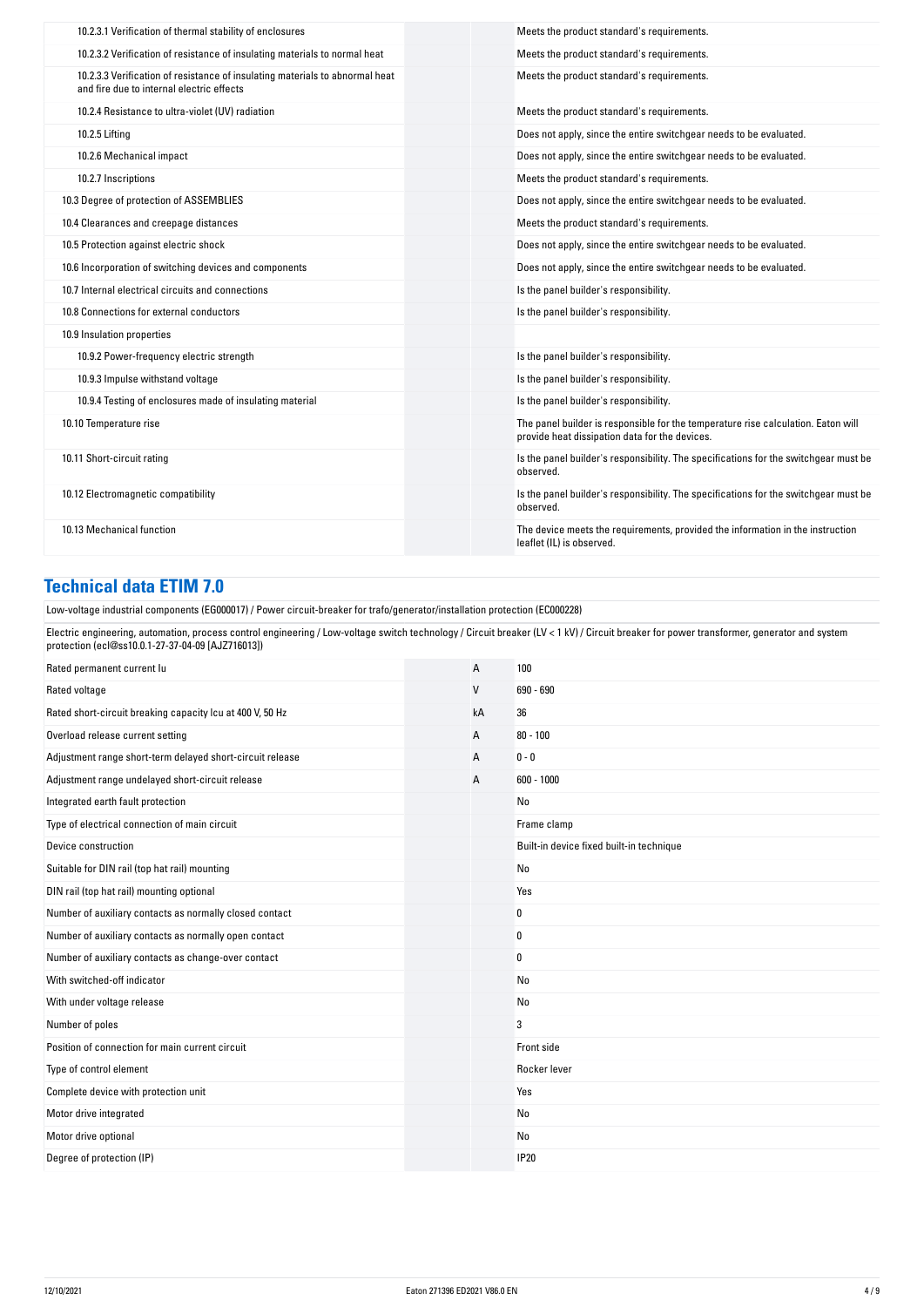

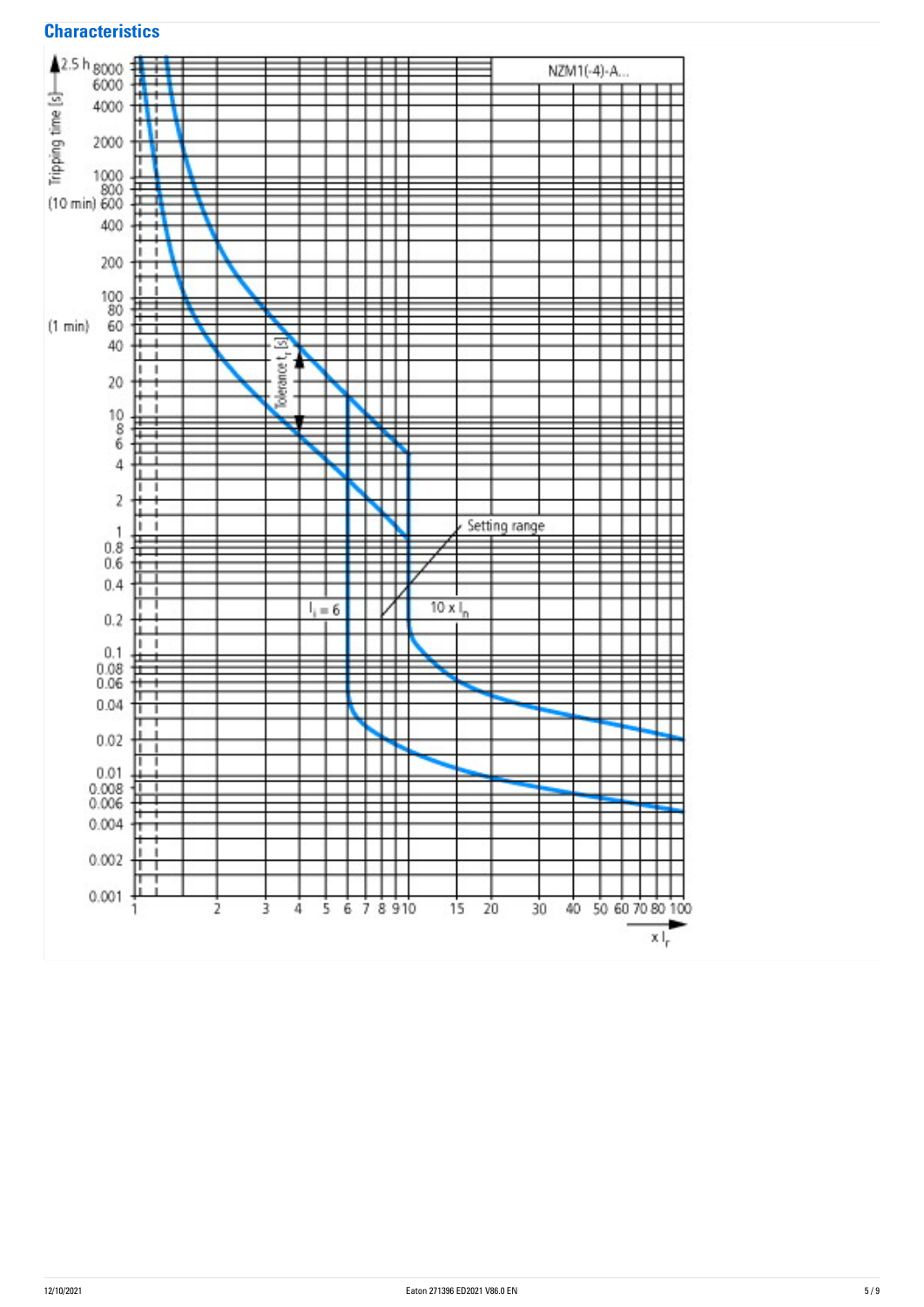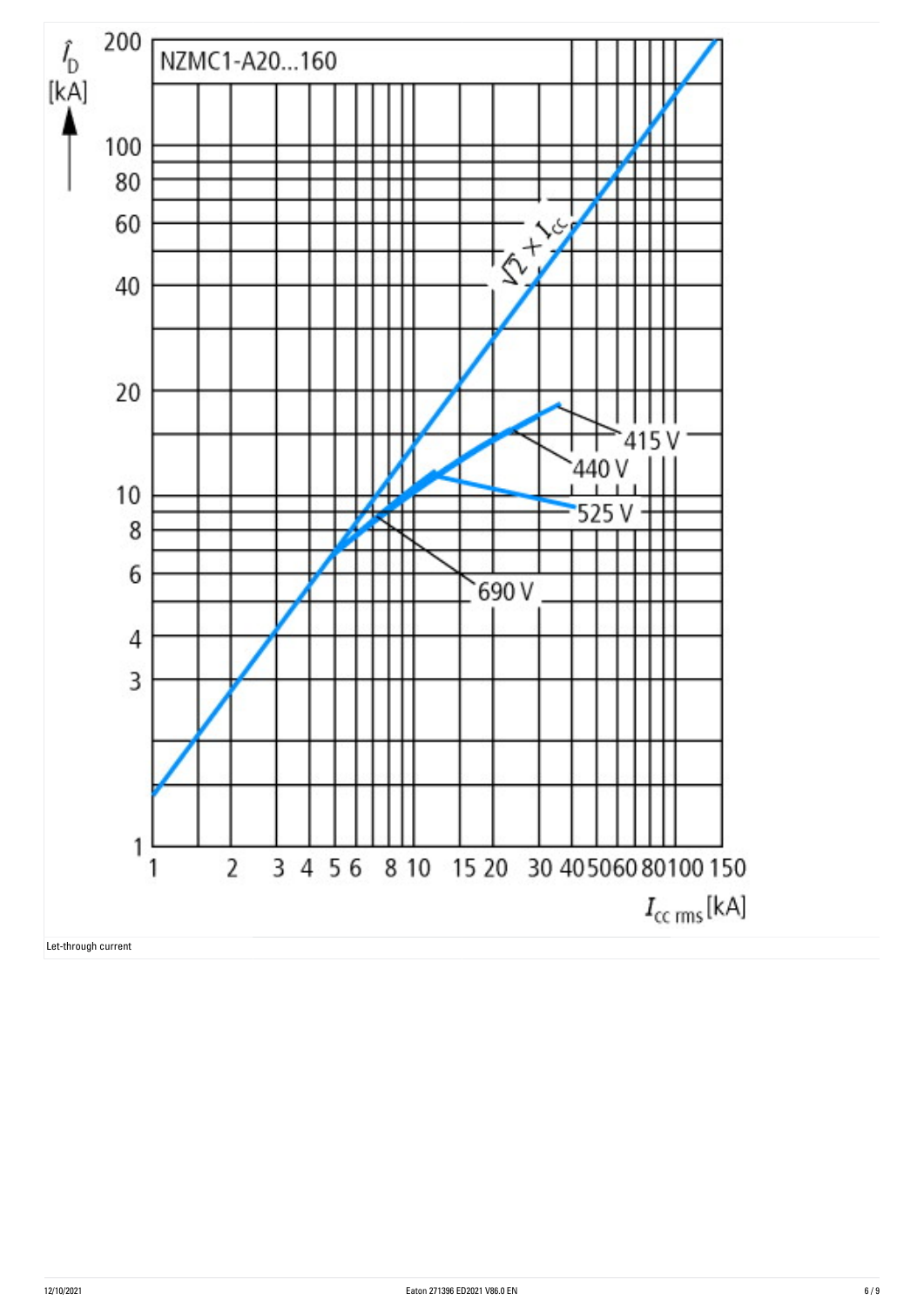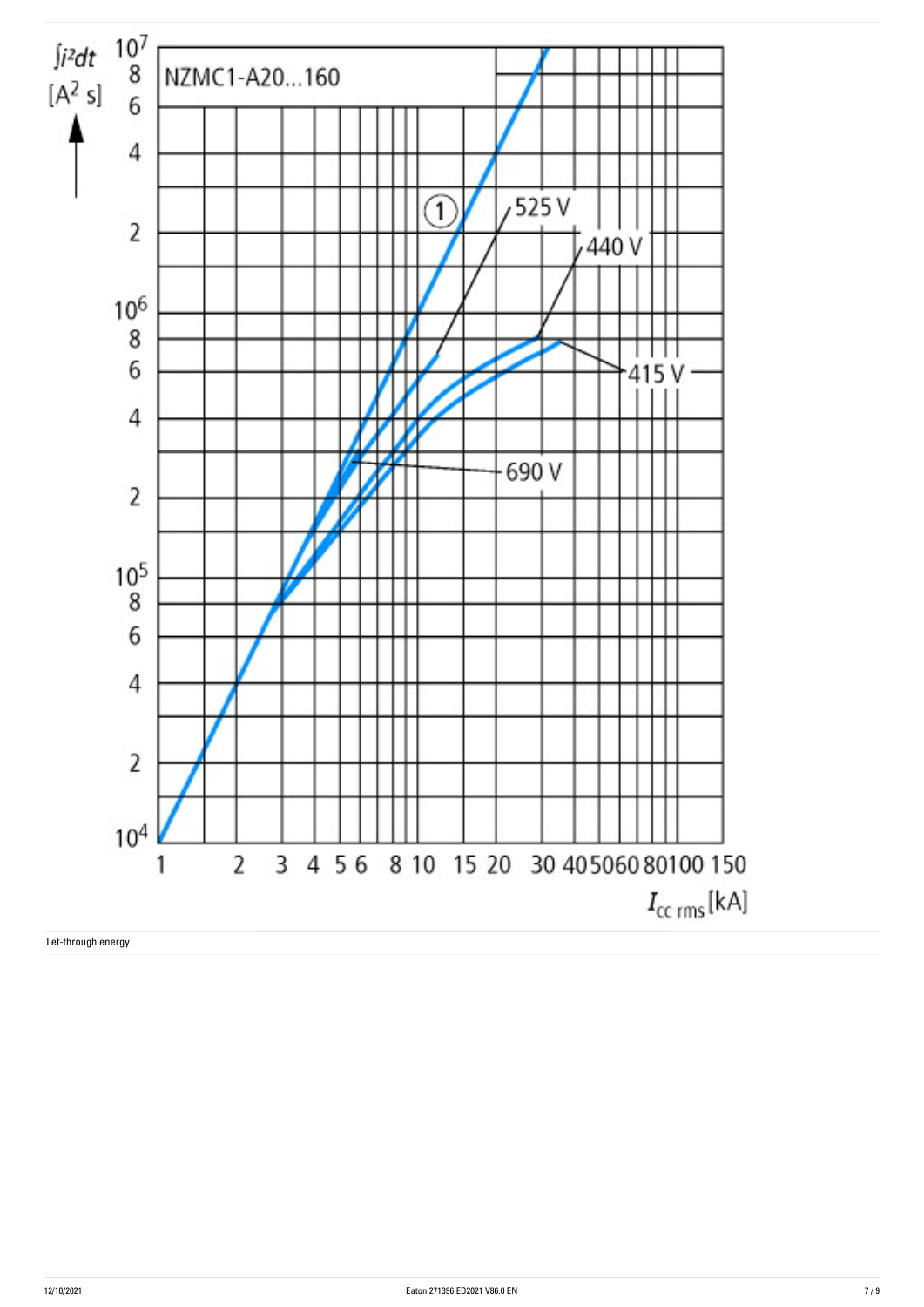## **Dimensions**